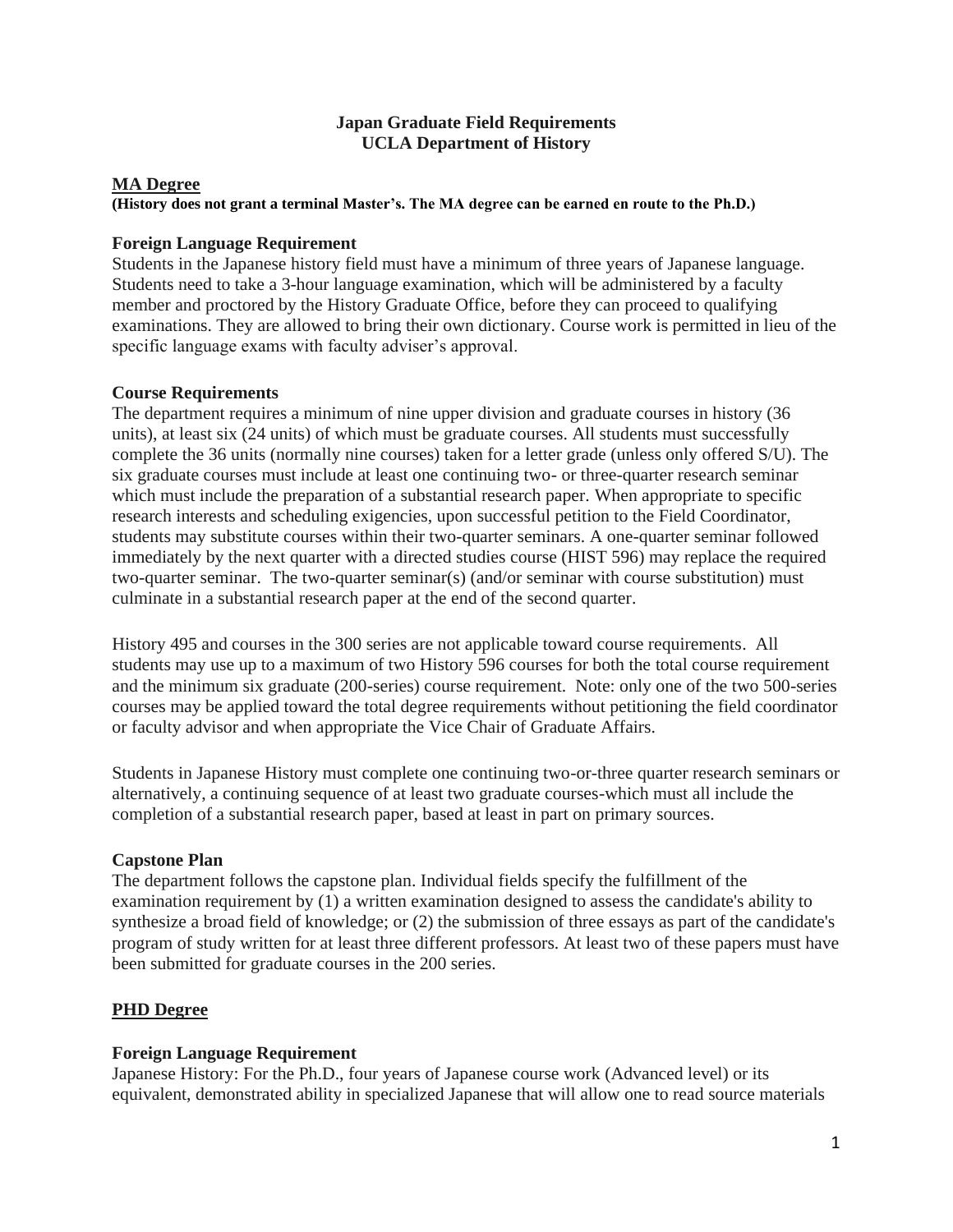# Japan Graduate Field Requirements

(e.g. course work or its equivalent in Kanbun, Sorobun, Bungotai, and/or Meiji documents). Admission to candidacy for the Ph.D. in the Japanese field requires the completion of a research seminar in the major field. Successful completion of this seminar usually requires the equivalent of at least four years of superior college-level language work in Japanese.

## **Course Requirements**

All incoming students are required to complete History 204 (Fall seminar) and complete at least one continuing two- or three-quarter seminar, which must include the preparation of a substantial research paper (two continuing two-quarter seminars are required for students in History of Science and U.S. history). When appropriate to specific research interests and scheduling exigencies, upon successful petition to the Field Coordinator, students may substitute courses within their two-quarter seminars. A one-quarter seminar followed immediately by the next quarter with a directed studies course (HIST 596) may replace the required two-quarter seminar. The two-quarter seminar(s) (and/or seminar with course substitution) must culminate in a substantial research paper at the end of the second quarter. A maximum of eight units of HIST 596 may be used for all fields. Note: Only one of the two 500-series courses may be used without petitioning the field coordinator or faculty advisor and when appropriate, the Vice Chair of Graduate Affairs.

## **Written and Oral Qualifying Examinations**

*Academic Senate regulations require all doctoral students to complete and pass university written and oral qualifying examinations prior to doctoral advancement to candidacy. Also, under Senate regulations, the University Oral Qualifying Examination is open only to the student and appointed members of the doctoral committee. In addition to university requirements, some graduate programs have other pre-candidacy examination requirements. What follows in this section is how students are required to fulfill all of these requirements for this doctoral program.*

*All committee nominations and reconstitutions adhere to the Minimum [Standards](https://grad.ucla.edu/academics/doctoral-studies/minimum-standards-for-doctoral-committee-constitution-effective-2016-fall/) for Doctoral Committee [Constitution.](https://grad.ucla.edu/academics/doctoral-studies/minimum-standards-for-doctoral-committee-constitution-effective-2016-fall/)*

### *All Fields*

Students with outstanding incomplete grades may not be permitted to sit for the written and oral qualifying examinations. The written qualifying examination must be passed before the oral qualifying examination can be taken. Students must begin the written qualifying examinations no later than the end of the ninth quarter of graduate study. To be eligible to sit for their qualifying examinations, student must have completed all their course work and language requirements.

### *Japan Field*

Before advancement to candidacy, students must pass written and oral examinations. Students with outstanding incompletes may not be permitted to sit for these exams.

### Written Qualifying Examination

In the written qualifying examinations, students are expected to demonstrate synthetic and in-depth competence in each of the examining fields. This includes both awareness of broader historiographical and methodological debates, as well as an appreciation of the stakes and issues involved in such analyses. Students will be examined on a minimum of three fields, selected in consultation with their faculty adviser. One of the fields may be taken with an examiner from outside of the department, with approval from the adviser. The written qualifying examination normally, the